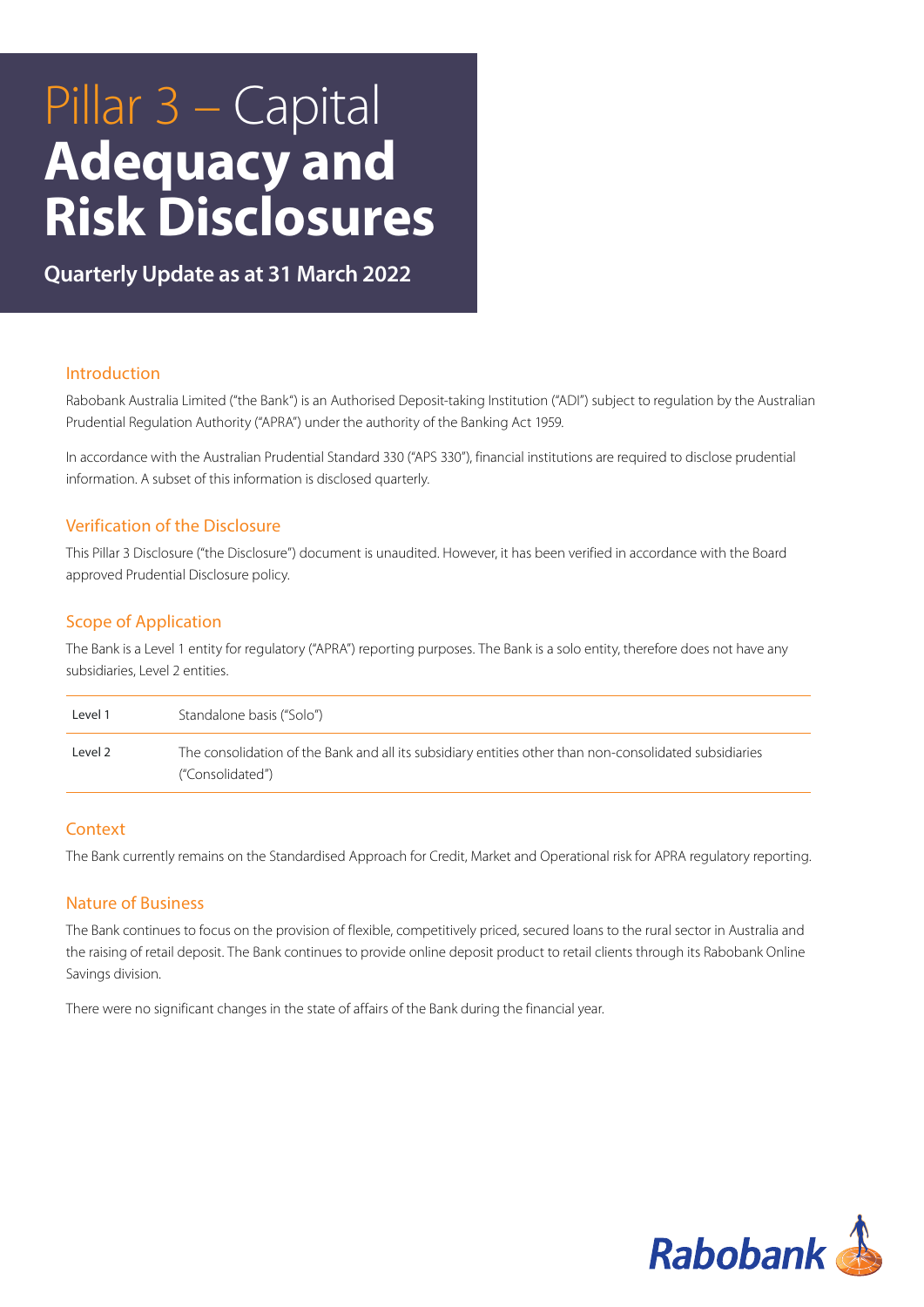| 31 March 2022            | 31 December 2021 |
|--------------------------|------------------|
| AUD mln                  | AUD mln          |
| 19,351.1                 | 19,177.9         |
|                          |                  |
| 339.9                    | 287.0            |
| 3.6                      | 7.7              |
|                          |                  |
| 8.7                      | 10.1             |
| 19,703.3                 | 19,482.7         |
|                          |                  |
| $\overline{\phantom{0}}$ |                  |
|                          |                  |
| 0.3                      | 0.1              |
|                          |                  |
| 1,276.7                  | 1,276.7          |
|                          |                  |
| 20,980.3                 | 20,759.5         |
|                          |                  |
|                          |                  |
| 13.49%                   | 13.50%           |
| 13.49%                   | 13.50%           |
| 13.61%                   | 14.01%           |
|                          |                  |

*\* Note: Corporate includes corporate and private sector counterparties.*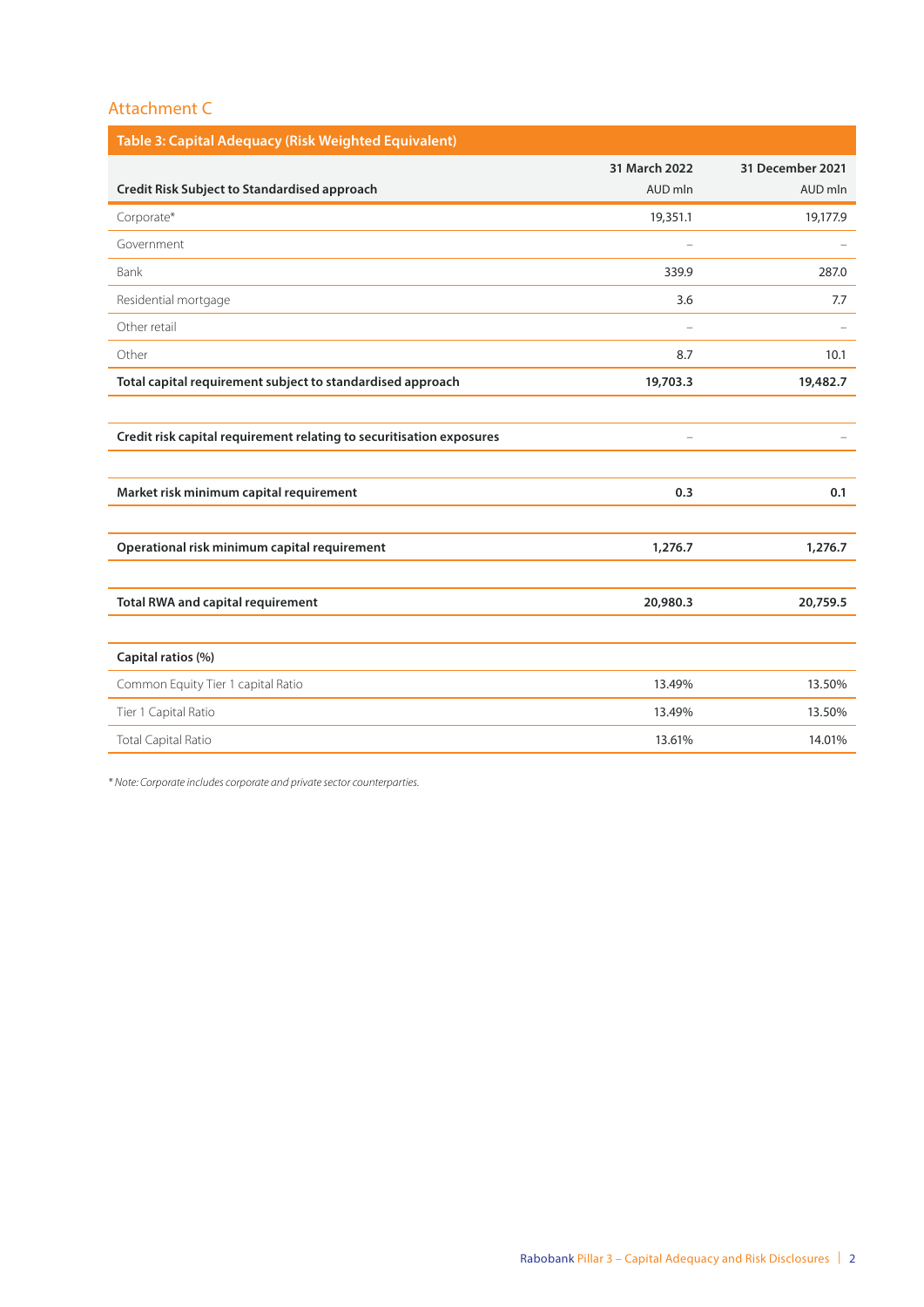| <b>Table 4: Credit risk</b>                                                    |                                 |                                  |                  |                                  |  |
|--------------------------------------------------------------------------------|---------------------------------|----------------------------------|------------------|----------------------------------|--|
|                                                                                |                                 | 31 March 2022                    | 31 December 2021 |                                  |  |
|                                                                                | <b>Gross credit</b><br>exposure | Average gross<br>credit exposure |                  | Average gross<br>credit exposure |  |
| <b>Exposure Type</b>                                                           | AUD mln                         | AUD mln                          | AUD mln          | AUD mln                          |  |
| Cash and liquid assets                                                         | 785.2                           | 983.2                            | 1,181.1          | 1,010.4                          |  |
| Trading securities                                                             |                                 |                                  |                  |                                  |  |
| Investment securities                                                          | 2,432.8                         | 2,345.3                          | 2,257.8          | 2,169.0                          |  |
| Due from other financial institutions                                          | 3.5                             | 4.6                              | 5.7              | 3.6                              |  |
| Loans and advances                                                             | 16,236.3                        | 16,064.4                         | 15,892.3         | 16,374.1                         |  |
| Acceptances                                                                    |                                 |                                  |                  |                                  |  |
| Derivatives*                                                                   | 407.1                           | 391.5                            | 375.9            | 378.2                            |  |
| Contingent liabilities, commitments,<br>and other off-balance sheet exposures* | 2,809.1                         | 2,920.6                          | 3,032.1          | 2,644.4                          |  |
| Other assets                                                                   | 8.7                             | 9.4                              | 10.1             | 10.2                             |  |
| <b>Total exposures</b>                                                         | 22,682.7                        | 22,719.0                         | 22,755.0         | 22,589.9                         |  |

| Portfolios subject to<br>standardised approach | <b>Gross credit</b><br>exposure<br>AUD mln | Average gross<br>credit exposure<br>AUD mln | <b>Gross credit</b><br>exposure<br>AUD mln | Average gross<br>credit exposure<br>AUD mln |
|------------------------------------------------|--------------------------------------------|---------------------------------------------|--------------------------------------------|---------------------------------------------|
| Corporate**                                    | 19,203.3                                   | 19,135.5                                    | 19.067.6                                   | 19,166.7                                    |
| Government                                     | 2,050.0                                    | 1,957.6                                     | 1,865.1                                    | 1,774.8                                     |
| Bank                                           | 1,410.7                                    | 1,601.3                                     | 1,791.8                                    | 1,614.1                                     |
| Residential Mortgage                           | 10.0                                       | 15.2                                        | 20.4                                       | 24.1                                        |
| Other retail                                   | $\overline{\phantom{0}}$                   |                                             | $\overline{\phantom{0}}$                   |                                             |
| Other                                          | 8.7                                        | 9.4                                         | 10.1                                       | 10.2                                        |
| <b>Total exposures</b>                         | 22,682.7                                   | 22,719.0                                    | 22,755.0                                   | 22,589.9                                    |

*\* Note: Derivatives and off-balance sheet exposures represent the credit equivalent amount of the Bank's off-balance sheet exposures calculated in accordance with APS112 and APS180..*

*\*\* Note: Corporate includes corporate and private sector counterparties*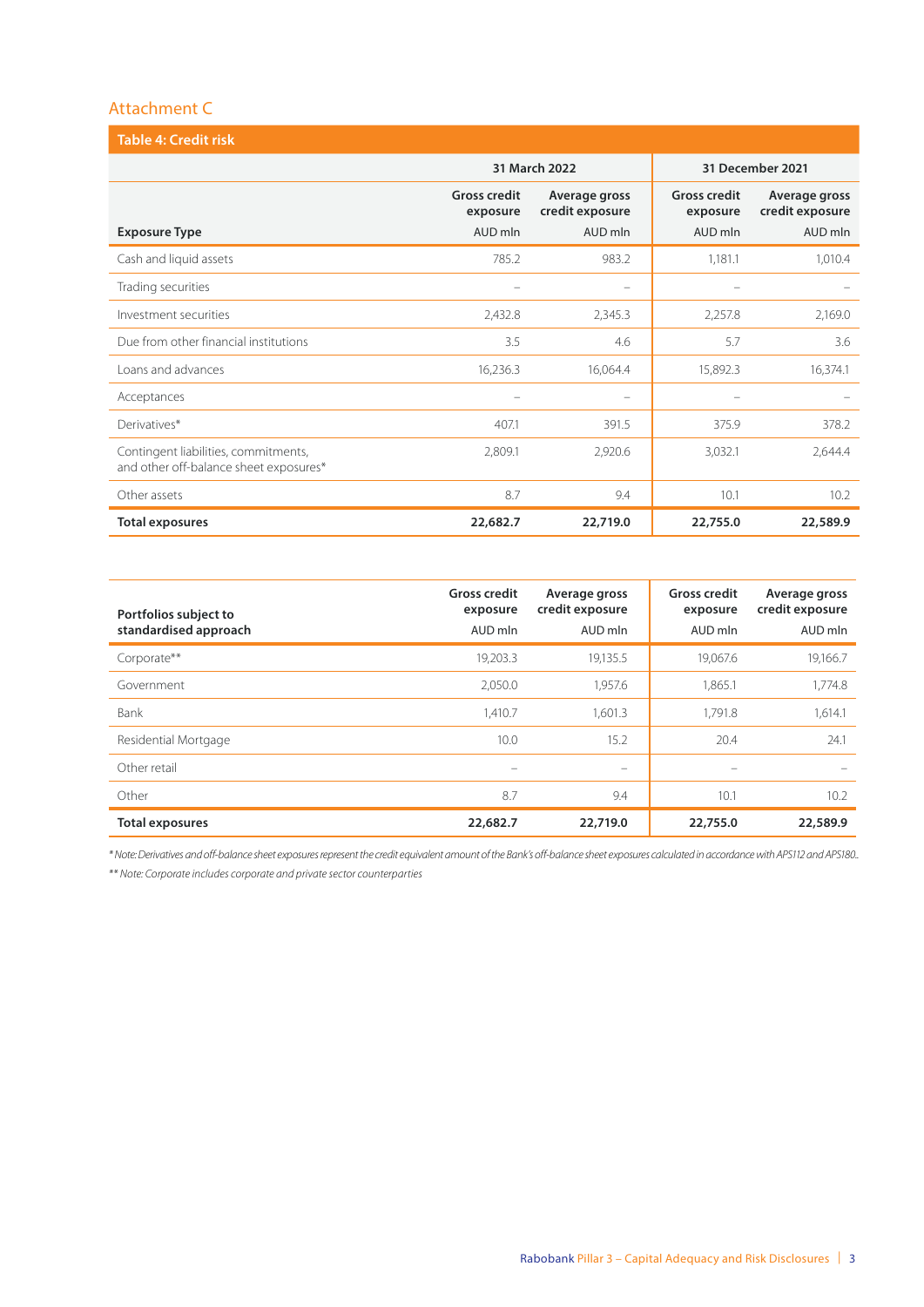| Table 4: Credit risk (continued)               |                                 |                                           |                                      |                                          |                                 |  |  |  |
|------------------------------------------------|---------------------------------|-------------------------------------------|--------------------------------------|------------------------------------------|---------------------------------|--|--|--|
| Portfolios subject to<br>Standardised approach | Impaired<br>loans               | Past due loans<br>$>= 90 \text{ days}$ ** | <b>Specific</b><br>provision balance | <b>Charges for</b><br>specific provision | Write-offs                      |  |  |  |
| as at 31 March 2022                            | AUD mln                         | AUD mln                                   | AUD mln                              | AUD mln                                  | AUD mln                         |  |  |  |
| Corporate*                                     | 100.3                           | 122.1                                     | 43.2                                 | $-9.9$                                   |                                 |  |  |  |
| Government                                     |                                 |                                           |                                      |                                          |                                 |  |  |  |
| Bank                                           | $\qquad \qquad$                 | $\qquad \qquad$                           | $\qquad \qquad$                      | $\hspace{0.1mm}-\hspace{0.1mm}$          | $\hspace{0.1mm}-\hspace{0.1mm}$ |  |  |  |
| Residential Mortgage                           |                                 | $\overline{\phantom{0}}$                  |                                      |                                          |                                 |  |  |  |
| Other retail                                   | $\hspace{0.1mm}-\hspace{0.1mm}$ | $\overline{\phantom{0}}$                  | $\hspace{0.05cm}$                    |                                          |                                 |  |  |  |
| Other                                          | $\hspace{0.1mm}-\hspace{0.1mm}$ | $\hspace{0.05cm}$                         | $\qquad \qquad$                      |                                          |                                 |  |  |  |
| <b>Total</b>                                   | 100.3                           | 122.1                                     | 43.2                                 | $-9.9$                                   |                                 |  |  |  |

| Portfolios subject to<br>Standardised approach | Impaired<br>loans | Past due loans<br>$>= 90 \text{ days}$ ** | <b>Specific</b><br>provision balance | <b>Charges for</b><br>specific provision | Write-offs |
|------------------------------------------------|-------------------|-------------------------------------------|--------------------------------------|------------------------------------------|------------|
| as at 31 December 2021                         | AUD mln           | AUD mln                                   | AUD mln                              | AUD mln                                  | AUD mln    |
| Corporate*                                     | 104.7             | 145.1                                     | 53.1                                 | $-3.7$                                   | 3.9        |
| Government                                     |                   |                                           | $\overline{\phantom{0}}$             |                                          |            |
| Bank                                           |                   | $\hspace{0.1mm}-\hspace{0.1mm}$           | $\hspace{0.1mm}-\hspace{0.1mm}$      | $\overline{\phantom{0}}$                 |            |
| Residential Mortgage                           | $\hspace{0.05cm}$ | $\hspace{0.1mm}-\hspace{0.1mm}$           | $\hspace{0.05cm}$                    |                                          |            |
| Other retail                                   |                   | $\hspace{0.1mm}-\hspace{0.1mm}$           | $\hspace{0.1mm}-\hspace{0.1mm}$      | $\overline{\phantom{0}}$                 |            |
| Other                                          | $\hspace{0.05cm}$ | $\hspace{0.1mm}-\hspace{0.1mm}$           | $\hspace{0.1mm}-\hspace{0.1mm}$      |                                          |            |
| <b>Total</b>                                   | 104.7             | 145.1                                     | 53.1                                 | $-3.7$                                   | 3.9        |

| <b>Balance</b>                       |         | 31 March 2022 31 December 2021 |
|--------------------------------------|---------|--------------------------------|
|                                      | AUD mln | AUD mln                        |
| General reserve for credit losses*** | 24.3    | 82.3                           |

*\* Note: Corporate includes corporate and private sector counterparties.* 

*\*\* Note: Past due loans>= 90 days includes impaired loans.*

*\*\*\* Provisions held against performing exposures that represent unidentified losses from 31 March 2022*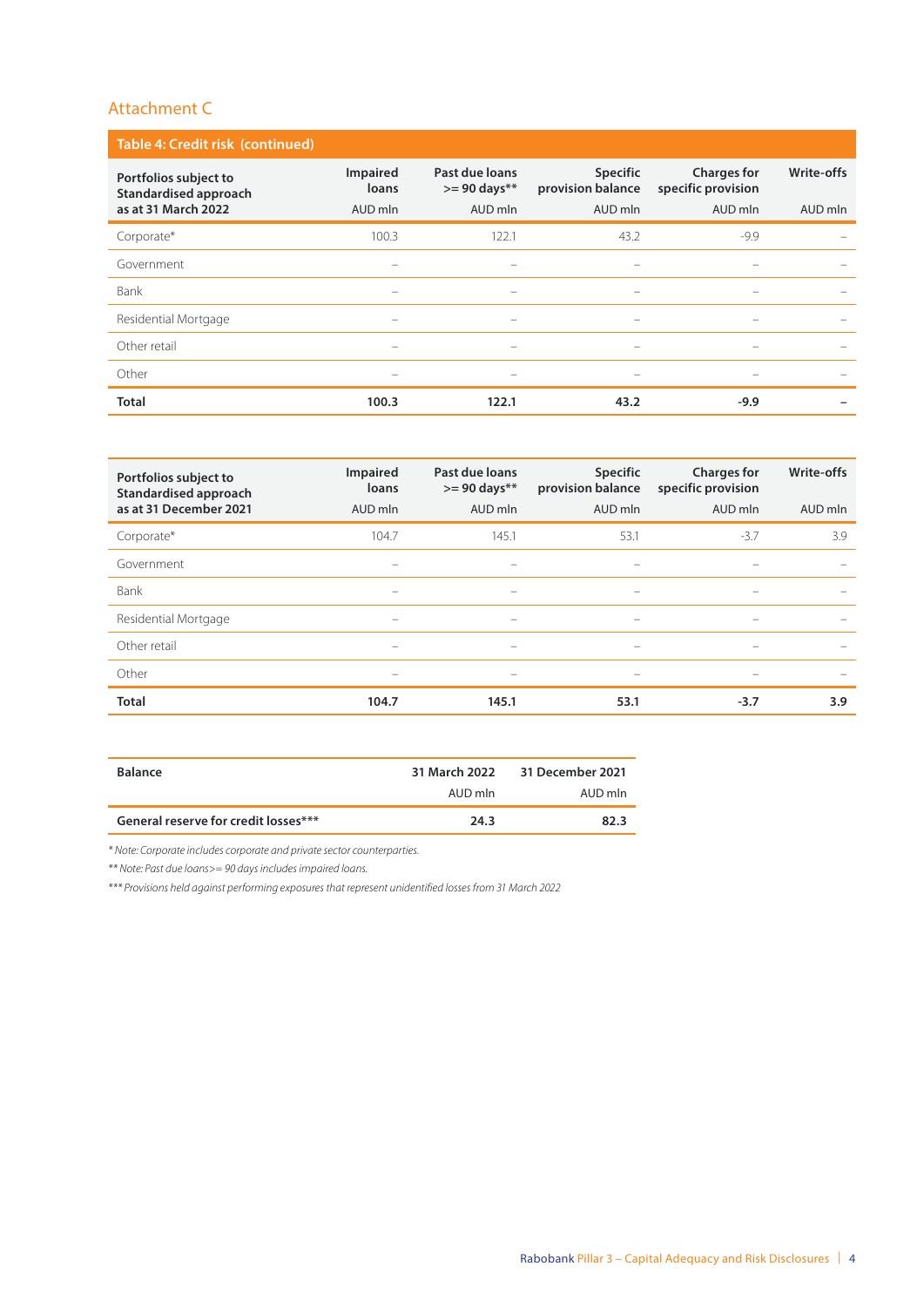## **Table 5: Securitisation Exposures**

No securitisation or resecuritisation activity was undertaken during the 31 December 2021 or 31 March 2022 quarters.

|                                                           |                                       | 31 March 2022                               | 31 December 2021         |                                             |
|-----------------------------------------------------------|---------------------------------------|---------------------------------------------|--------------------------|---------------------------------------------|
| <b>Securitisation Exposure</b><br>- Underlying asset type | <b>Total Exposures</b><br>Securitised | <b>Recognised Gain</b><br>or (Loss) on sale |                          | <b>Recognised Gain</b><br>or (Loss) on sale |
|                                                           | AUD mln                               | AUD mln                                     | AUD mln                  | AUD mln                                     |
| Housing Loans                                             |                                       | $\hspace{0.05cm}$                           |                          |                                             |
| Commercial Loans                                          |                                       |                                             |                          |                                             |
| Credit Cards and other Personal Loans                     |                                       | $\hspace{0.05cm}$                           | $\overline{\phantom{0}}$ |                                             |
| Auto and Equipment Finance                                |                                       |                                             |                          |                                             |
| Other                                                     | $\overline{\phantom{0}}$              | $\hspace{0.05cm}$                           |                          |                                             |
| <b>Total</b>                                              |                                       |                                             |                          |                                             |

|                                                                       |                                                          | 31 March 2022                                      |                                                    |                                                   | 31 December 2021                                          |                                                           |
|-----------------------------------------------------------------------|----------------------------------------------------------|----------------------------------------------------|----------------------------------------------------|---------------------------------------------------|-----------------------------------------------------------|-----------------------------------------------------------|
| Securitisation<br>Exposure-<br><b>Securitisation facility</b><br>type | On-Balance<br><b>Sheet</b><br>Securitisation<br>Retained | On-Balance<br>Sheet<br>Securitisation<br>Purchased | Off-Balance<br>Sheet<br>Securitisation<br>Exposure | On-Balance<br>Sheet<br>Securitisation<br>Retained | On-Balance<br><b>Sheet</b><br>Securitisation<br>Purchased | Off-Balance<br>Sheet<br>Securitisation<br><b>Exposure</b> |
|                                                                       | AUD mln                                                  | AUD mln                                            | AUD mln                                            | AUD mln                                           | AUD mln                                                   | AUD mln                                                   |
| Securities                                                            | -                                                        |                                                    |                                                    |                                                   |                                                           |                                                           |
| Liquidity support<br>facilities                                       |                                                          |                                                    |                                                    |                                                   |                                                           |                                                           |
| Funding facilities                                                    | $\overline{\phantom{0}}$                                 | $\overline{\phantom{0}}$                           | $\overline{\phantom{0}}$                           | $\overline{\phantom{0}}$                          | $\overline{\phantom{0}}$                                  |                                                           |
| Warehouse facilities                                                  |                                                          |                                                    |                                                    |                                                   |                                                           |                                                           |
| Lending facilities                                                    | $\overline{\phantom{0}}$                                 |                                                    |                                                    | $\overline{\phantom{0}}$                          |                                                           |                                                           |
| Other commitments<br>and credit<br>enhancements                       |                                                          |                                                    |                                                    |                                                   |                                                           |                                                           |
| Derivative transactions                                               | $\overline{\phantom{0}}$                                 |                                                    | $\overline{\phantom{0}}$                           | $\overline{\phantom{0}}$                          |                                                           |                                                           |
| Underwriting facilities                                               |                                                          |                                                    |                                                    |                                                   |                                                           |                                                           |
| Other                                                                 |                                                          |                                                    |                                                    |                                                   |                                                           |                                                           |
| <b>Total</b>                                                          |                                                          |                                                    |                                                    |                                                   |                                                           |                                                           |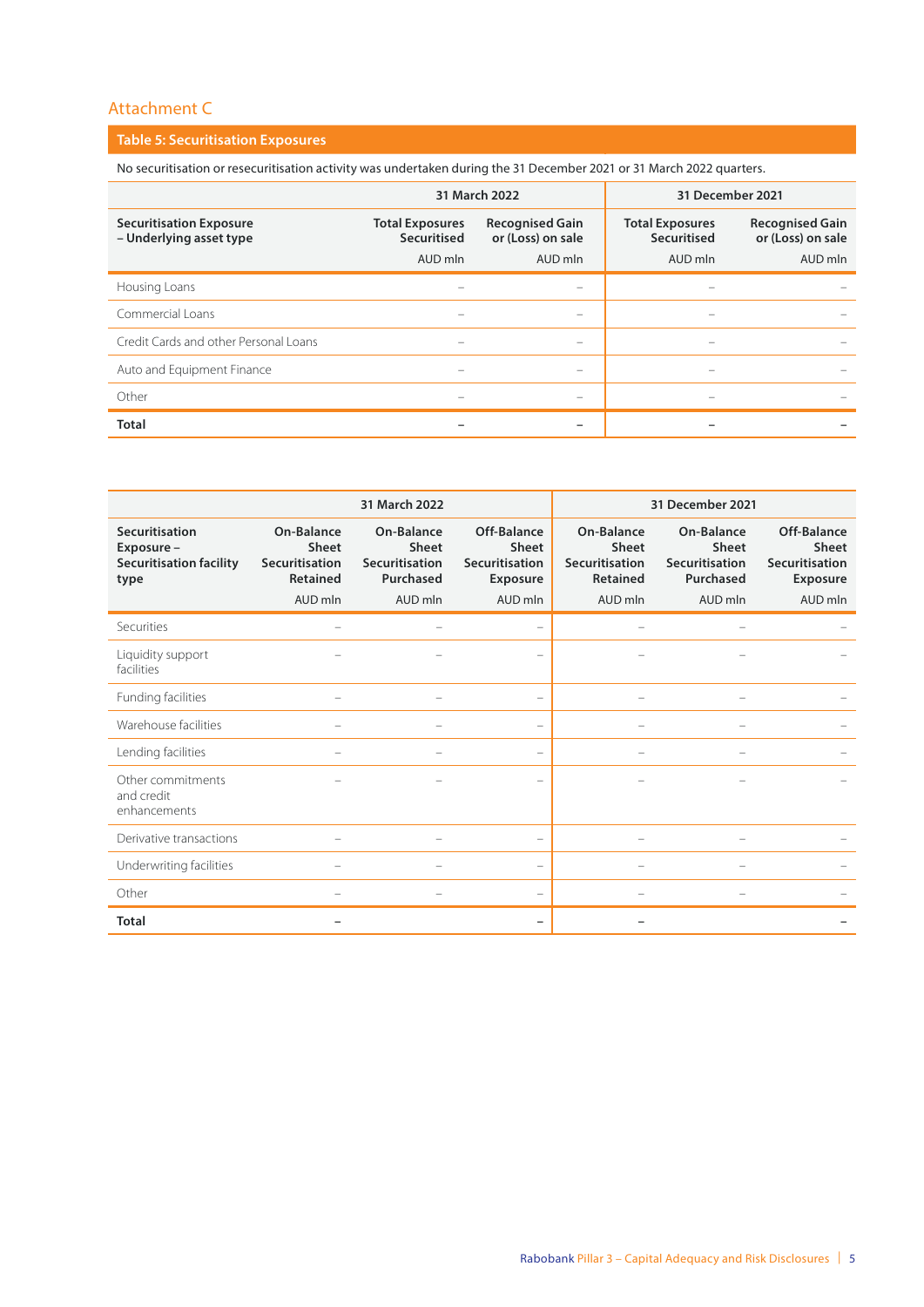The Bank manages its LCR position on a daily basis according to the Board's risk appetite and includes a buffer above the minimum regulatory requirement.

The Bank maintains a diverse mix of liquid assets consisting of cash with the Reserve Bank of Australia (RBA), Australian Semi- Government and Commonwealth Government securities. This composition has remained relatively stable over the last quarter. In addition, the Bank has in place a \$525m Committed Liquidity Facility with CRUA (the Parent) to boost the Bank's access to liquidity, if needed. The Bank also has access to \$130m of liquidity via the Committed Liquidity Facility provided by the RBA, and approved by APRA. The LCR net cash outflow (NCO) represents potential cash outflows from on and off balance sheet activities within a 30 day liquidity stress scenario, after applying APRA prescribed run-off factors to maturing debt and deposits, and inflow factors to assets. As part of its overall liquidity management strategy the Bank manages its balance sheet in a manner that aims to manage NCOs within the Board's risk appetite. The Bank's funding is predominately deposits, through retail branch clients or the Rabobank Online Savings channel.

There are very limited foreign currency transactions in the Bank, and interest rate derivatives are used to hedge interest rate risk residing in the Bank.